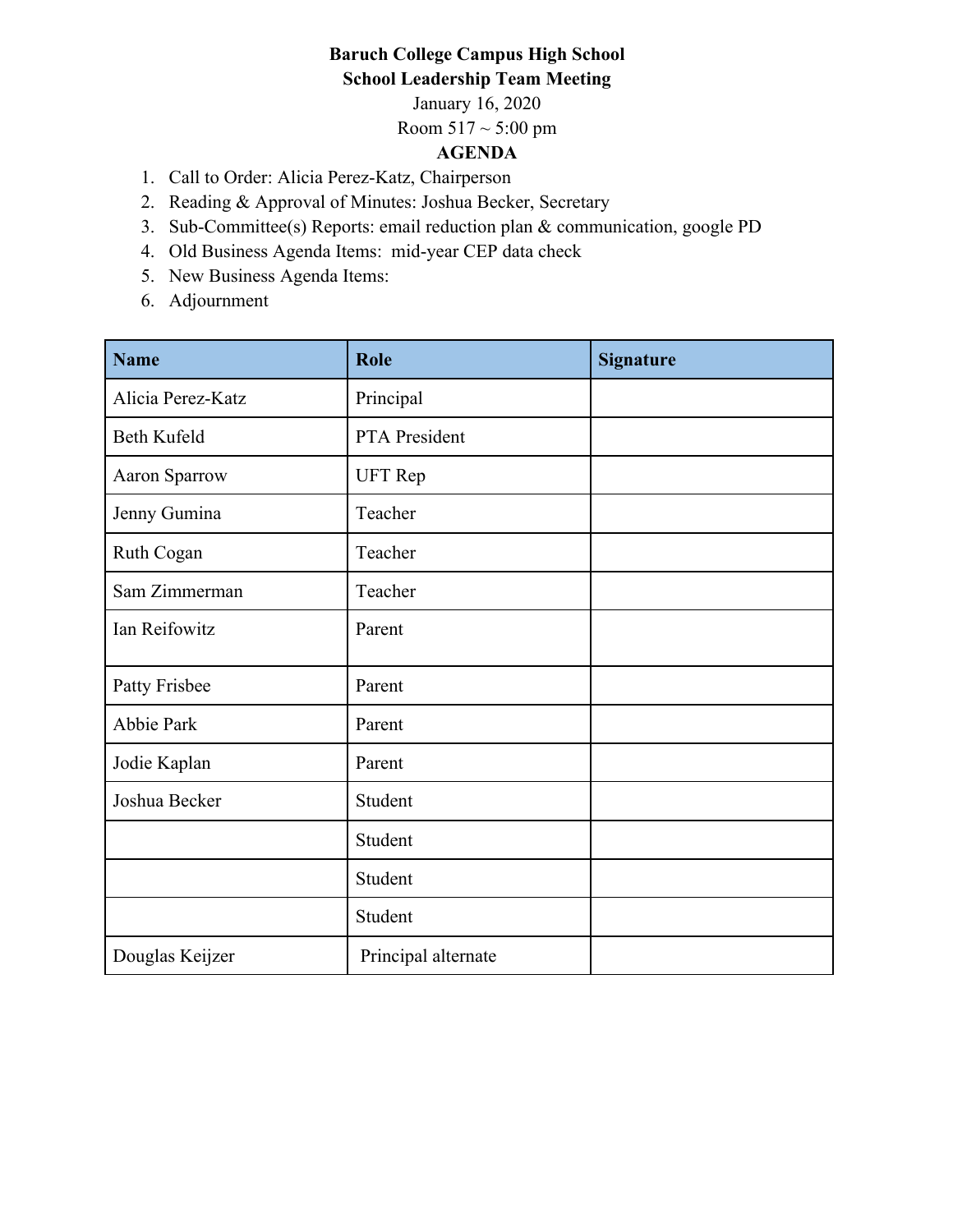- 1. Large gap (13.3 point difference) between students with disabilities and gen ed students in Algebra baseline.
	- a. Strategy to employ:
		- i. Math tutoring (how do we measure impact?)
		- ii. Teacher professional development
		- iii. NEW: iXL
- 2. Positive attention & support (know students well):
	- a. Jan 27 teachers will review data & try strategies
- 3. Multiple means of expression (shared & inclusive curriculum)
	- a. Release time for AP lang teachers to plan  $&$  align to new curriculum
	- b. Department teams to index types of assessments (projects, tests, etc)
- 4. Equity
	- a. Was focusing here on AP Lang no noticeable gaps
	- b. Considering measuring more what we learn from Town Halls
	- c. How to develop and sustain an 'upstander' culture
	- d. Bias incident review
	- e. Equity pledge (in draft)

January 16, 2019, SLT Minutes

- Supervised use of new laptops with access to printer
- Potential grants for Chromebooks, etc...
- Who needs computers/wifi? How can we use SLT funds
	- Send survey to assess need (9th grade first)

Advisory Communication Initiative (Piloted by RC)

- Went well, kids enjoyed it and there seems to be potential
- Basic Google organization skills are overlooked, now there are requirements to help organize things digitally
- Good discussion, not needed to see if there are new opportunities, community things, etc….
	- Perhaps once a month review instead of weekly review in order to make things more manageable
- Ex. King brought up how for the holiday box drive, there was much less participation
	- There is so much going on, how can we bring it all into one place
	- Don't want to lose focus of important ideas
	- Original idea was to mitigate stress
- Good professional development!

CEP Data Check

• Math tutoring seems to going super well